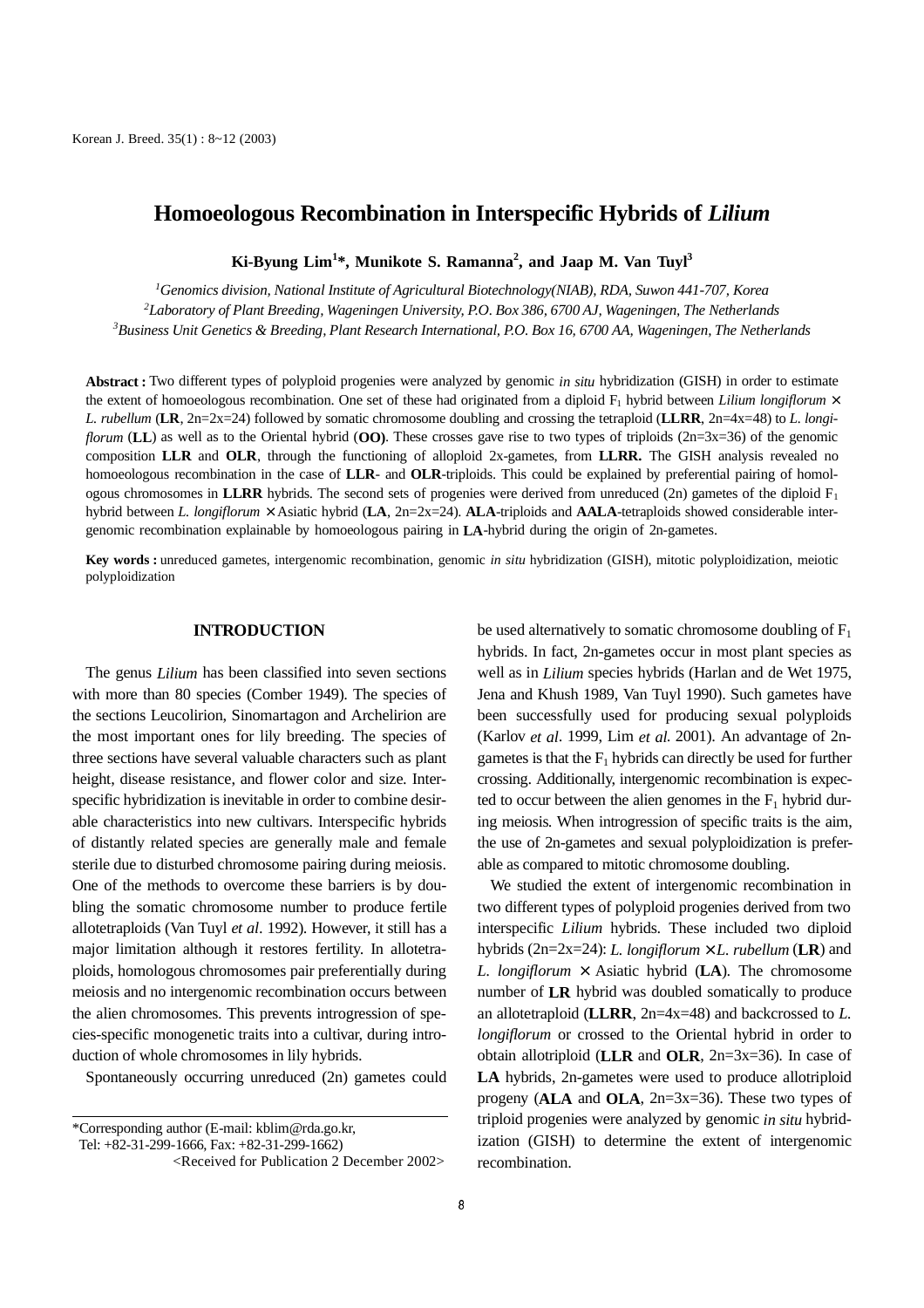### **MATERIALS AND METHODS**

#### **Plant materials**

Two species and one Asiatic hybrid  $(2n=2x=24)$  were used for producing two  $F_1$  hybrids (genome composition is shown in parenthesis in each case): *Lilium longiflorum*, c.v. 'Gelria' (**LL**); *L. rubellum* (**RR**), and Asiatic hybrid 'Whilito'  $(AA)$ . In one of the two  $F_1$  hybrids, **LR** hybrids were somatically doubled (*L. longiflorum* × *L. rubellum* **LLRR**, 2n= 4x=48). The other one (**LA**) involved *L. longiflorum*, c.v. 'Gelria'  $\times$  Asiatic hybrid, c.v. 'Whilito'. One of the backcrosses involved *L. longiflorum*, c.v. 'Snow Queen', resulting in triploid progeny (**LLR**, 2n=3x=36). **LLRR** was also crossed as male parent to Oriental hybrid (**OO**) 'Acapulco' in order to produce **OLR**-allotriploids. The other backcross involved the Asiatic hybrid  $\times$  F<sub>1</sub>, **LA**, which also produced triploid plants (**ALA**, 2n=3x=36) because of the functional 2n-gametes from **LA**-hybrid as pollen parent. In latter cross, three different diploid cultivars of Asiatic hybrids, viz., 'Montreux', 'Puccini' and 'Meribel', and accession number '78251' were used as female parents. In addition, the 2n-pollen producing **LA**-hybrid was also crossed as male parent to the Oriental hybrid 'Opus One' in order to obtain allotriploid (**OLA**) progeny. All plants were grown in a greenhouse at  $17{\text -}20^{\circ}\text{C}$  during day and  $14{\text -}18^{\circ}\text{C}$ during night. In all cases, embryos were rescued by *in vitro* rescue (Van Tuyl *et al*., 1991).

#### **Chromosome preparation**

Roots were kept overnight in saturated α-bromonaphtalene solution at 4°C and fixed in ethanol acetic acid (3:1) for at least 2 h. Root tips were treated with 0.3% pectolyase Y23, 0.3% cellulase RS and 0.3% cytohelicase in 10 mM citric acid buffer for about 1 h at 37°C, washed twice with water and squashed in 60% acetic acid. The slides were then frozen by dipping in liquid nitrogen before removal of cover slips by a razor blade. Then slides were dehydrated in absolute ethanol for a few minutes, dried and stored at -20°C until use.

#### **DNA isolation and probe preparation**

The methods for the isolation of genomic DNA, sonication, nick translation for labeling of probe DNA was as described by Lim *et al*. (2001).

### **In situ hybridization**

*In situ* hybridization was carried out according to Lim *et*

*al*. (2001). The hybridization mixture contained 2x SSC, 50 % formamide, 10% (W/V) sodium dextran sulfate, 0.25% SDS, 3.0 ng/µl of labelled *L. longiflorum* 'Snow Queen' DNA and 50-60 ng/µl herring sperm DNA. The hybridization mixture was heated at 70°C for 10 min and cooled on ice for about 10 min, 40 µl were dropped on each slide, denatured at 80°C for 10 min, and incubated overnight at 37°C in a humidified chamber. Digoxigenin labelled probe DNA was detected with the FITC-antidigoxigenin detection system (Boehringer Mannheim, Germany). Chromosomes were counterstained with DAPI (4,6-diaminido-2-phenylindole) and/or propidium iodide. Photographs were taken on ASA 400 color negative film.

### **RESULTS**

## Morphological observation of the F<sub>1</sub> and BC<sub>1</sub> proge**nies**

In the  $F_1$  interspecific hybrids ( $LA$  and  $LR$ ) showed intermediate phenotypic characters of the parents. However, the BC1 progenies (**ALA**) derived from 2n-gametes (**LA**) showed genetic segregation, for flower color, spots on flower and leaf shape, with respect to the characters of their parents. All  $LLR$ -hybrids  $(BC_1)$  were highly homogeneous and intermediate with respect to plant height, leaf-shape and flower color.

#### **Meiosis and pollen fertility in LR and LA hybrids**

The parental species of both **LR**- and **LA**-hybrids belong to different taxonomic sections, the chromosome pairing during microsporogenesis as well as pollen fertility were studied. In both hybrids the frequencies of bivalents and univalents varied in different pollen mother cells. The average number of bivalents per cell was 3.2 for **LR** (Fig. 1a) and 3.4 for **LA**-hybrid. Pollen of **LR**-hybrids was highly sterile. However, in the case of **LA**-hybrids viable 2n-pollen grains (5-30%) were present. Although the majority of the pollen mother cells had disturbed cell division, a considerable number of PMCs showed modified meiosis. In this case, after metaphase I, either all the 24 univalents or the univalents and half-bivalents were aligned within the equatorial plane and divided equationally (Fig. 1b). This modified meiotic cell division yielded unreduced pollen, the so-called first division restitution (FDR) gametes containing 24 chromatids without homoeologous recombination or also with recombinant chromatids due to cross-over between homoeologous chromosomes. An additional type of restitution occurred in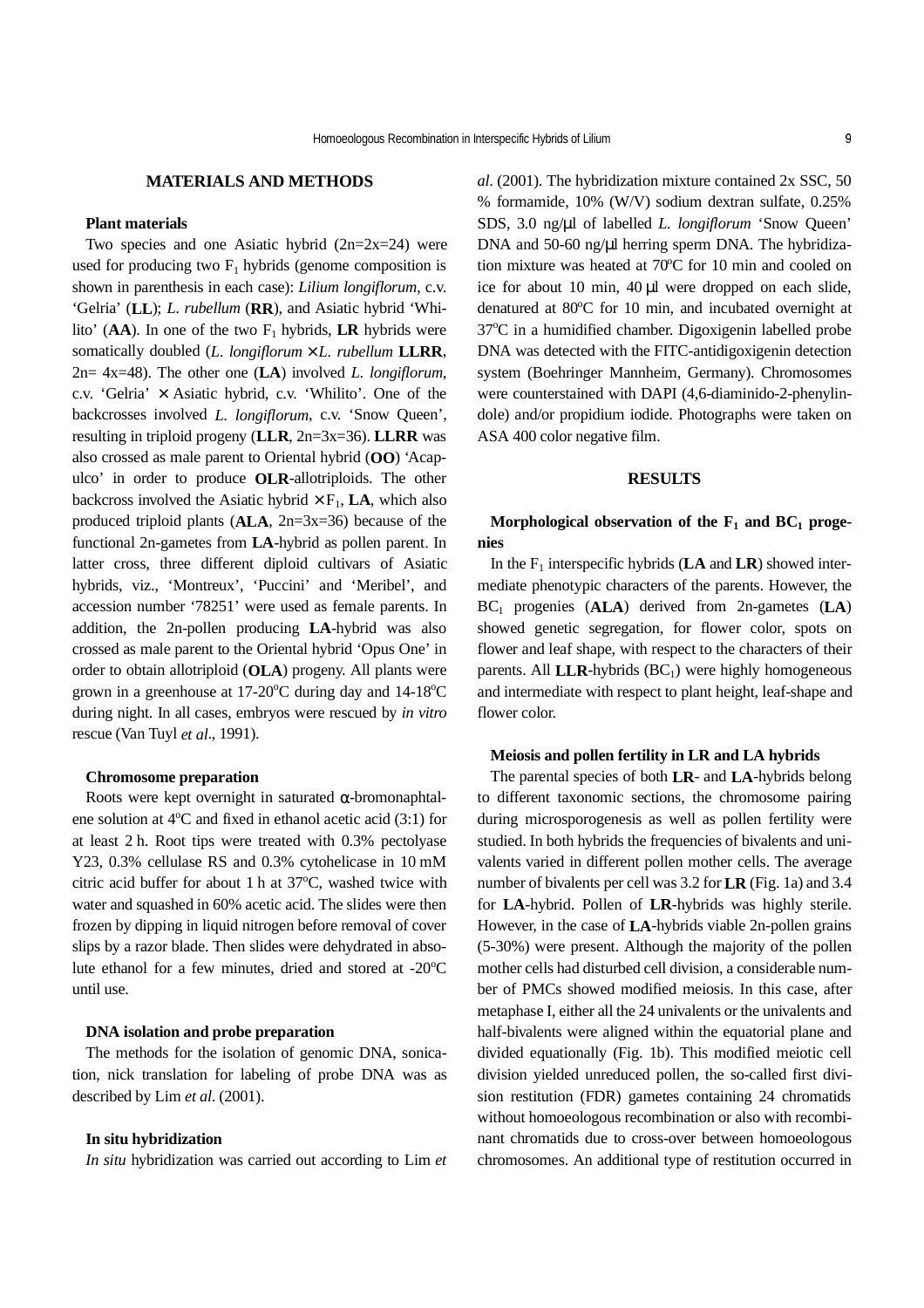

**Fig. 1.** Meiotic stages and mitotic chromosome complements of the F1 **LR-** and **LA-**hybrids as well as further cross progenies, **ALA**, **LLR** and **OLR**. (**a**) Male metaphase I of a **LR**-hybrid after GISH. (**b**) A modified anaphase I stage of a **LA** hybrid showing equational division of univalents and reductional division of bivalents. Arrowheads indicate the breakpoint of homoeologous recombination between **L** and **A** genomes. (**c**) Dyads of a **LA**-hybrid that can lead to the formation of 2n-pollen. (**d**) Somatic chromosomes of an **ALA**-hybrid (BC<sub>1</sub>) showing 24 **A** (dark) and 12 **L** chromosomes (white). Note the presence of three homoeologous recombinant segments (arrowheads). (**e**) Triploid of BC1 (**LLR)** showing 24 **L** (white) and 12 **R** chromosomes (dark) without recombinant chromosome segments. (**f**) Metaphase I of an **LLR**-hybrid showing 12 bivalents of **L**-**L** (white) and 12 univalents of **R** (dark). (**g**) Mitotic chromosome complement of an **OLR**-hybrid with 24 chromosomes of **O** and **R** genomes (dark) and 12 chromosomes of the **L** genome (white). Because the genomic DNA of **L** genome was used as a probe, the other two, **O** and **R**, genomes (both of the section Archelirion) in the trigenomic hybrid could not be differentiated. Note the absence of homoeologous recombination between **L** and **R** chromosomes.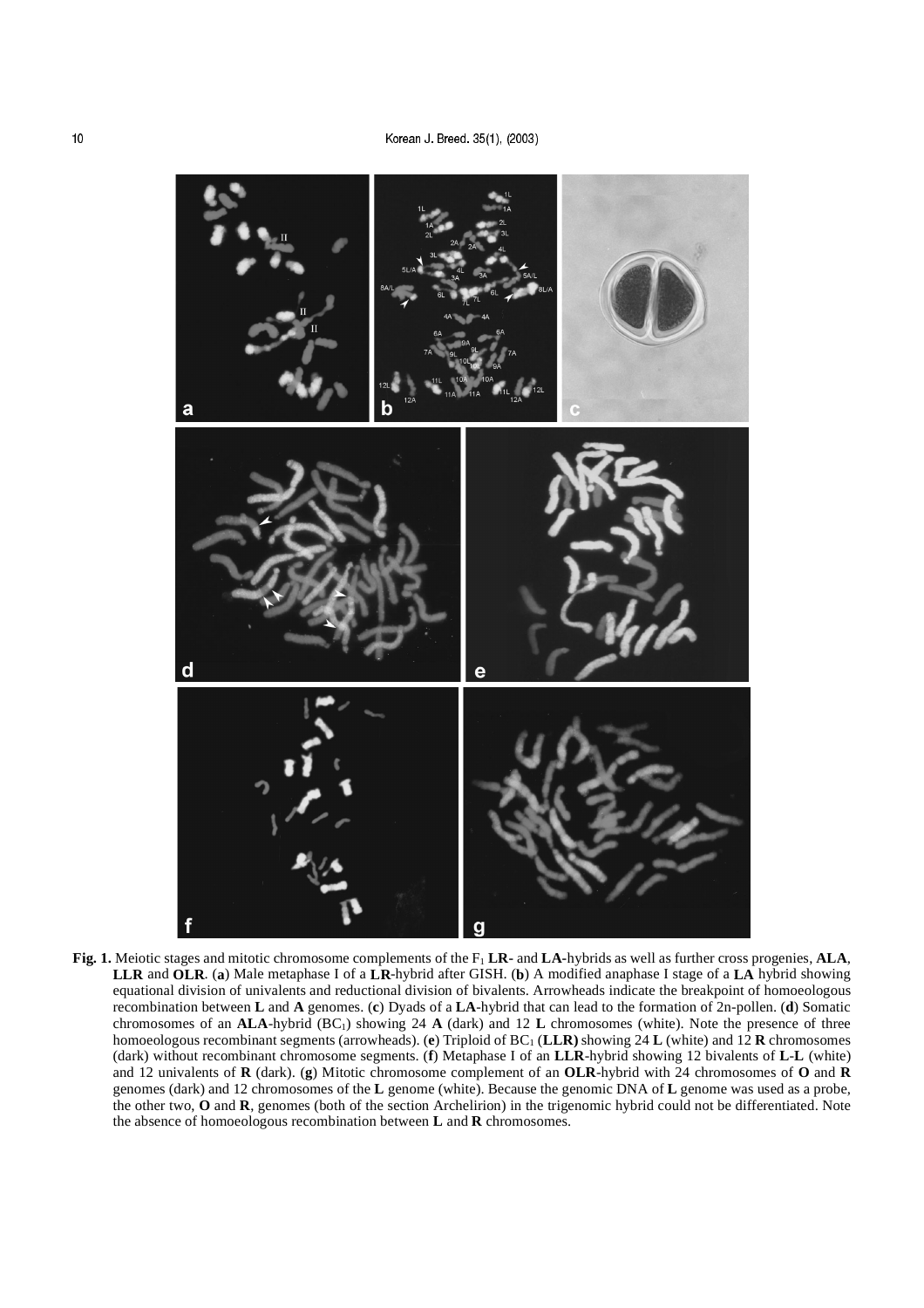**LA**-hybrids. In this case, the centromeres of univalents divided equationally as in FDR whereas the bivalents disjoined as they usually do during anaphase I. This unique type of restitution has been called as Indeterminate Meiotic Restitution (IMR) (Lim *et al*. 2001). The genetic consequence of indeterminate meiotic restitution is different from other types of meiotic nuclear restitutions. FDR gametes possess both of parental chromatids (Mendiburu and Peloquin 1977). In contrast, SDR (second division restitution) gametes contain homologous chromatids from one of parents (Mok and Peloquin 1975, Ramanna 1979). However, the IMR gametes are considered in having heterologous and homologous chromatids depending on pairing at metaphase I.

Meiotic chromosome disjoining of the **LR**-hybrid at anaphase I was chaotic at the end of meiosis and tetrads were formed with unbalanced chromosome numbers. There was complete pollen sterility. The meiosis of **LLRR**-hybrids showed perfect pairing between homologous chromosomes and regular disjoining at anaphase I. At the end of meiosis, tetrads were formed with 2x-gametes.

#### **Chromosome constitution of allopolyploid progenies**

Twenty plants were analyzed by GISH including  $BC_1$ from four different crosses of  $F_1$  hybrids to check for homoeologous recombination (Table 1). The progenies were derived from crossing of 2n-pollen producing **LA**-hybrids as male parent to Asiatic hybrids and Oriental hybrids, and of 2x-pollen of the **LLRR**-hybrid crossed to *L. longiflorum* and Oriental hybrids. The progenies were mainly triploid (Table 1 and Fig. 1d-g) and in a few cases tetraploid with the expected genomic constitution. In the crosses **AA** × **LA** and  $\overline{OO} \times \overline{LA}$ , 2n-pollen of  $\overline{LA}$  was functional, and in the cross  $AA \times LA$  occasionally also 2n-eggs were functional. Therefore, the triploid progeny **ALA** possessed 24 chromosomes of **A** genome (dark fluorescence) and 12 chromosomes of **L** genome (white fluorescence) (Fig. 1d). Two plants showed 48 chromosomes with 3 sets of the Asiatic genome and one of the *L. longiflorum* (**AA LA**). In addition, five out of 9 plants revealed homoeologous recombinations (Table 1 and

Fig. 1d). Recombinant chromosomes were absent in all progenies derived from crosses with the somatically doubled **LLRR**-hybrid (Table 1, Figs. 1e-g). In this case meiotic metaphase I pairing was also analyzed to verify whether there was any pairing between **L**- and **R**-chromosomes in **LLR-**triploids. The two sets of **L**-genome chromosomes strictly paired forming 12 bivalents (Fig. 1f) while the chromosomes of the **R** genome remained as univalents (Fig. 1f). Thus, it was evident that homoeologous recombination did not occur either in **LLRR** amphidiploid or in the **LLR**-triploid  $BC_1$ .

#### **DISCUSSION**

It is evident from this investigation that sexual polyploidization is the most desirable approach if alien recombinant segments have to be added into the cultivars of lily. Previously, colchicine treatment was used to increase fertility of amphidiploid interspecific hybrids by somatic chromosome doubling. However, in most cases subsequent crosses could not be performed due to sterility. In contrast, numerous polyploid cultivars have been derived spontaneously from diploid  $F_1$  and subsequent crosses in some horticultural crops (Bingham and Saunders 1974, Hahn *et al*. 1990, Ramanna 1992). During the last two decades, the value of 2n-gametes for sexual polyploidization has received considerable attention. However, the focus has been exclusively on autopolyploids such as potato, alfalfa and *Dactylis* (for reviews see Veilleux 1985, Mariani and Tavoletti 1992a,b, Bretagnolle and Thompson, 1995). Although sexual polyploidization is equally important to allopolyploids, relatively few reports exist in this context.

We have shown by GISH that intergenomic recombination occurs during formation of 2n-gametes in distantly related F1 hybrids in *Lilium* species. These data are helpful to identify the species appropriate for intergenomic recombination.

We have used triploids successfully in crossing with both diploid and tetraploid genotypes and produced large numbers of aneuploid progenies (unpublished data). The proge-

Table 1. Homoeologous recombination observed in the progenies of LA and LLRR F<sub>1</sub>-hybrids.

| Type of crosses <sup>2</sup>                      | $AA \times LA$ | $OO \times LA$ | $LL \times LLRR$ | $OO \times LLRR$ |
|---------------------------------------------------|----------------|----------------|------------------|------------------|
| Genome constitution                               | A LA or AA LA  | O LA           | LR               | O LR             |
| No. of genotypes analyzed                         |                |                |                  |                  |
| No. of genotypes with homoeologous recombinations |                |                |                  |                  |

Z **AA**=diploid Asiatic lily hybrid, **LA**=2n-gamete of the **LA**-hybrid, **OO**=Oriental lily hybrid, **LL**=*L. longiflorum*, **LLRR**=tetraploid **LR**hybrid after mitotic chromosome doubling.